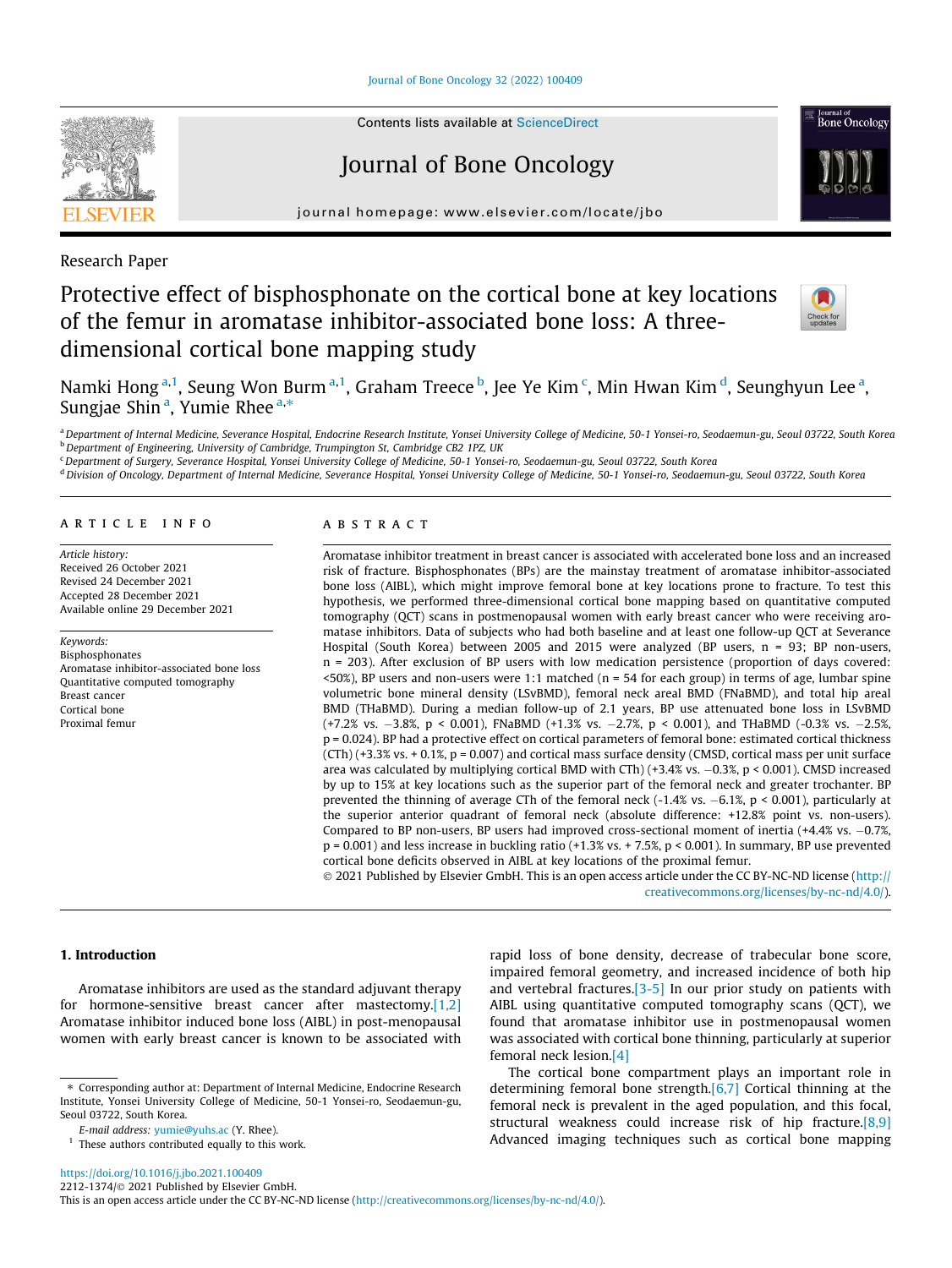(CBM) based on quantitative QCT scans allow measures of cortical bone parameters with the investigation of spatial heterogeneity between study groups.[\[10-12\]](#page-6-0) CBM was also reported to have potential to improve fracture risk prediction when added to aBMD parameters[.\[13-15\]](#page-6-0) Given that bisphosphonates (BP) are the mainstay treatment of AIBL, it is important to investigate whether BP use can attenuate cortical bone deficits observed in AIBL at key locations of the proximal femur.<sup>[16,17]</sup>

In this study, we hypothesized that BP use in AIBL would have a beneficial effect on cortical parameters at key locations of the proximal femur. To test this hypothesis, site-specific longitudinal changes of QCT-derived bone parameters between BP users and non-users, among AI-treated patients, were analyzed using the CBM technique.

## 2. Materials and methods

#### 2.1. Study subjects

The study flow chart is presented in Fig. 1. Clinical data of patients with early breast cancer who received adjuvant endocrine therapy after breast cancer surgery and underwent a baseline QCT scan between January 2006 and December 2015 at Severance Hospital were retrieved from the Severance Clinical Data Repository System. This study was approved by the institutional review board (IRB) of Severance Hospital (Seoul, Korea), with a waiver for written informed consent for retrospective data review (IRB no. 4–2018-0635). After exclusion of individuals who used tamoxifen or did not have any follow-up QCT data, 354 early breast cancer patients who received aromatase inhibitor treatment during the observation period (between baseline and follow-up QCT scans) were grouped into BP users  $(n = 148)$  and non-users  $(n = 206)$ . Further, BP users with a proportion of days covered by BPs<50% were excluded to ensure drug persistency. Given the older age, lower bone density, and higher serum c-telopeptide level in BP users compared to non-users in the unmatched cohort (Supplementary Table 1), we performed 1:1 propensity score matching based on age at baseline, QCT-derived bone density parameters (including lumbar spine volumetric bone mineral density [LSvBMD], FN areal BMD [FNaBMD], and total hip areal BMD [THaBMD]), and serum c-telopeptide level at baseline to adequately compare BMD changes between baseline and follow-up QCT in BP users and non-users (Supplementary Fig. 1). A total of 108 subjects (54 BP users and 54 non-users) were included in the final analysis. Individuals included in the study had baseline QCT done within 3 months prior to or after the time of initiation of aromatase inhibitors (Supplementary Fig. 2). As we excluded individuals who were on bisphosphonate treatment prior to baseline QCT testing (Fig. 1), all subjects in this study received bisphosphonate treatment at the time of or after baseline QCT testing.

## 2.2. QCT protocol

Baseline and follow-up QCT scans were performed using a LightSpeed VCT (GE Healthcare, Chicago, IL, USA; n = 87, 81%) or SOMATOM Definition AS+ (Siemens Healthineers, Forchheim, Ger-



Fig. 1. Study flow. Abbreviations: BP, bisphosphonate; QCT, quantitative computed tomography.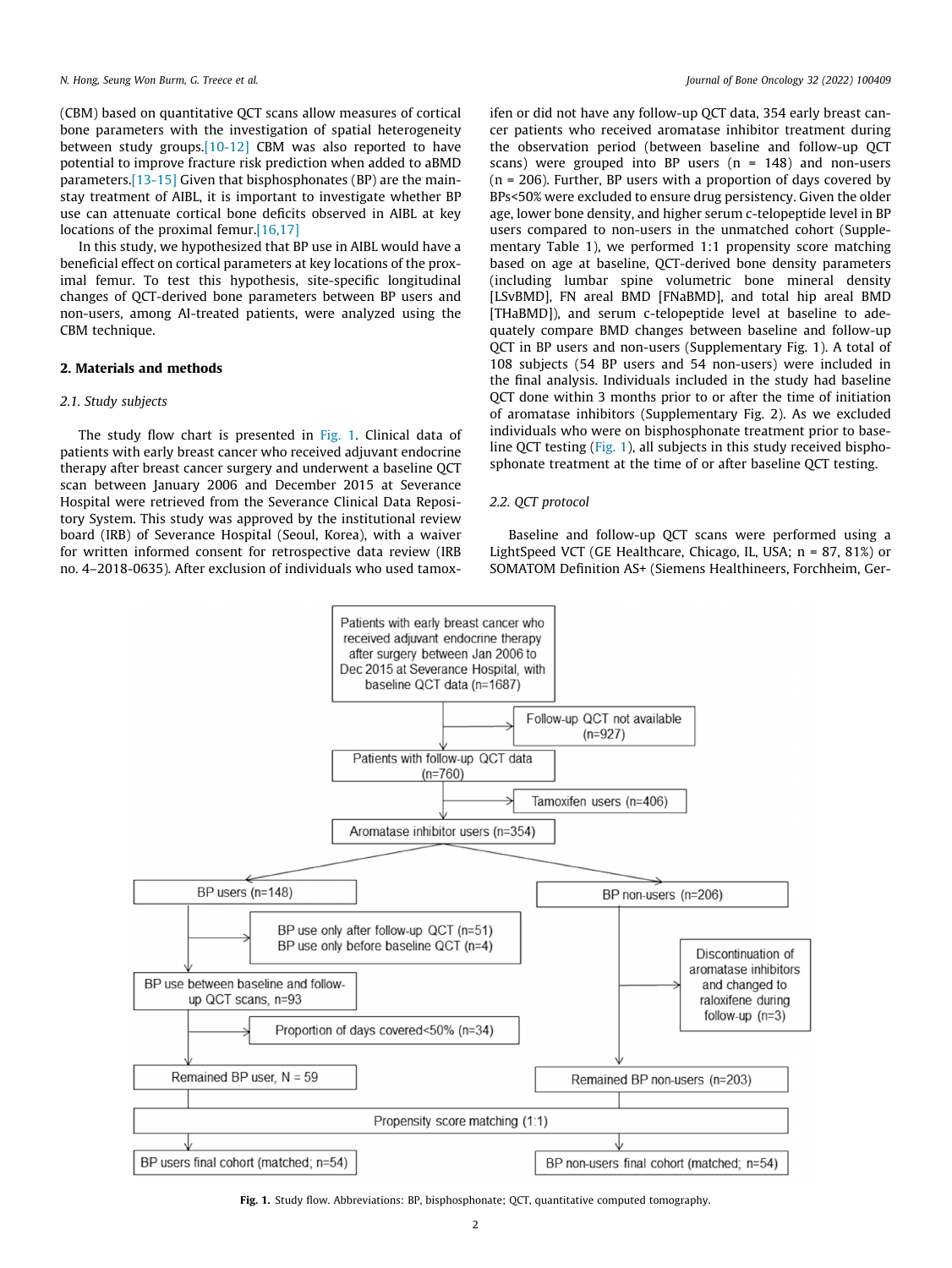many; n = 21, 19%), with a scan protocol of 120 kVp, 150 mA, and a 50-cm scan field of view. All paired images were taken using the same CT scanners. A liquid dipotassium phosphate intrascan phantom (Model 3; Mindways Software, Inc., Austin, TX, USA) was included in each scan. CT images were reconstructed at a slice thickness of 3 mm for LS and 1 mm for proximal femur using standard body reconstruction kernel, with an in-plane pixel size of  $512 \times 512$  and display field-of-view of 250 mm. QCTPro software (Mindways Software, Inc.) was used to analyze the QCT scans. LSvBMD was calculated as the average vBMD of L1 and L2. Along with vBMD, dual-energy X-ray absorptiometry (DXA)-equivalent aBMD and T-score for the proximal femur was calculated using a CT X-ray absorptiometry program (Mindways Software, Inc.) [\[18\].](#page-6-0)

#### 2.3. Cortical bone mapping

CBM of the proximal femur was performed according to the previously proposed CBM pipeline, a surface-based technique to reveal the localized skeletal changes and significance from clinically available low-resolution QCT data [\[11\]](#page-6-0). Briefly, bone properties including cortical thickness (CTh, mm), cortical BMD (CBMD, mg/cm $^3$ ), endocortical trabecular density (ECTD, mg/cm $^3$ ), and cortical mass surface density (CMSD, mg/cm<sup>2</sup>; cortical mass per unit surface area was calculated by multiplying CBMD with CTh) were calculated at each of roughly 8,000 to 12,000 locations covering the surface of the bone, which was represented as a triangular mesh. To compare the obtained bone properties among multiple subjects and time points, each surface was registered to a template (canonical) hip surface, with individual cortical data transferred to the canonical surface. The mapped individual cortical data were then used to build generalized linear regression models, along with potential regressors such as time points and intervention. Statistical parametric mapping was used to visualize localized regions of the surface with significant difference in time points and intervention. A previous study showed that the coefficient of variation for repeat scanning for individual measurements (at intervals of 3 months) was 6%, 3%, 5%, and 9% for CTh, CBMD, CMSD, and ECTD, respectively [\[15\]](#page-6-0).

## 2.4. Femoral neck geometry analysis

The Bone Investigational Toolkit (Mindways Software, Inc.) was used to calculate 3D FN geometry parameters from QCT scans. FN geometry parameters such as cross-sectional area, CTh, crosssectional moment of inertia (CSMI), section modulus (Z), and buckling ratio (BR) were obtained at FN area, with CTh further analyzed by quadrants (superior anterior, superior posterior, inferior anterior, and inferior posterior) [\[19\]](#page-6-0). All CBM and QCT analyses in this study was performed by a single analyst who had>3 years of experience.

#### 2.5. Statistical analysis

The clinical characteristics of study subjects (BP users vs. nonusers) were compared using independent two-sample t-tests, Wilcoxon rank sum tests, or chi-square tests, as appropriate. A paired t-test was used to compare the changes in bone density between baseline and follow-up QCT scans in BP users and non-users. Propensity score matching was performed using the Stata 'psmatch2' command, with the nearest-neighbor algorithm on a 1:1 basis without replacement. A caliper of 0.2  $\times$  standard deviation of log-transformed propensity score was used [\[20\].](#page-6-0) Covariate balance was checked using standardized mean difference, with a threshold  $> 0.2$  (20%) indicating substantial imbalance [\[21\].](#page-6-0) After propensity score matching, the standardized mean differences decreased to < 0.2 in all matched variables (Supplementary

Fig. 1). Percentage changes (%) in bone parameters between BP users and non-users were compared using an independent two sample t-test. A linear regression model was built to assess the independent effect of BP use on changes in femoral neck estimated CTh on average and in each quadrant with adjustment for covariates. In statistical parametric mapping, random field theory was used to correct multiple comparisons to control the overall image-wise chance of false positives. Statistical parametric mapping was performed using MATLAB (Release R2019a, The MathWorks, Inc., MA, USA). All statistical analyses were performed using Stata 14.1 (College station, TX, USA). The statistical significance level was set at a two-sided p value of < 0.05.

#### 3. Results

#### 3.1. Characteristics of study subjects

A total of 108 subjects (54 BP users and 54 BP non-users) were analyzed in a propensity score-matched cohort (mean age: 62.4 years). In this matched cohort, BP users and non-users did not differ significantly in terms of age (62.6 vs. 61.6 years), LSvBMD (77.2 vs. 80.7 mg/cm<sup>3</sup>), FNaBMD (0.564 vs. 0.576 g/cm<sup>2</sup>), or THaBMD (0.676 vs. 0.677  $g/cm^2$ ; p > 0.05 for all; [Table 1\)](#page-3-0). BP users and non-users had similar prevalence of comorbidities, distribution of cancer-related adjuvant therapies and cancer stages, and laboratory values including calcium, phosphate, and vitamin D level at baseline. Prevalence of prior fracture, glucocorticoid exposure, and rheumatoid arthritis did not differ significantly between two groups. For BP users, the median proportion of observation period covered by BP prescription was 80%, with an interquartile range of 68%–93%. In the BP group, oral risedronate (35 mg weekly or 150 mg monthly) was the most commonly used BP ( $n = 41, 76\%$ ), followed by oral alendronate (70 mg weekly;  $n = 9$ , 17%) and oral ibandronate (150 mg monthly;  $n = 4, 7\%$ ).

## 3.2. Changes in QCT-derived bone density parameters

In the matched cohort, the median follow-up duration between QCT scans was 2 years (760 vs. 757 days in BP users and non-users, respectively; p = 0.327). The volumetric bone densities at the LS (- 4.2%), FN (-3.3%), and TH (-4.7%) decreased significantly in BP nonusers during aromatase inhibitor treatment, whereas BP use showed a protective effect against the deterioration of bone density caused by aromatase inhibitor use (LS:  $+5.5\%$ ; FN:  $-0.5\%$ ; TH:  $-1.2\%$ ; [Table 2](#page-3-0)). Similar findings were observed for changes in FNaBMD and THaBMD.

#### 3.3. Localized bone changes in CBM

The results of CBM analysis are presented in [Fig. 2](#page-4-0). BP use had a favorable effect on preserving the average CMSD  $(+3.4\%$  vs.  $-0.3\%$ , p < 0.001), CTh (+3.3% vs. + 0.1%, p = 0.007), and ECTD (+1.8% vs. 4.3%, p = 0.004) of the proximal femur. Further, 3D CBM revealed that BP treatment in aromatase inhibitor users had protective effects on specific key locations of the proximal femur, including superior FN and greater trochanter regions, with a prominent effect on CTh at the superior FN. The protective effect of BP on ECTD was significant at the lesser trochanter region (Supplementary Fig. 3).

#### 3.4. Effect of bisphosphonate on changes in bone parameters

BP use was associated with improved volumetric bone density at lumbar spine  $(+10.9\% , p < 0.001)$  and femoral neck  $(+2.2\% ,$  $p = 0.018$ ) after adjustment for covariates ([Table 3](#page-4-0)). Effect of BP use on total hip was prominent in CMSD  $(+3.7\% , p < 0.001)$  than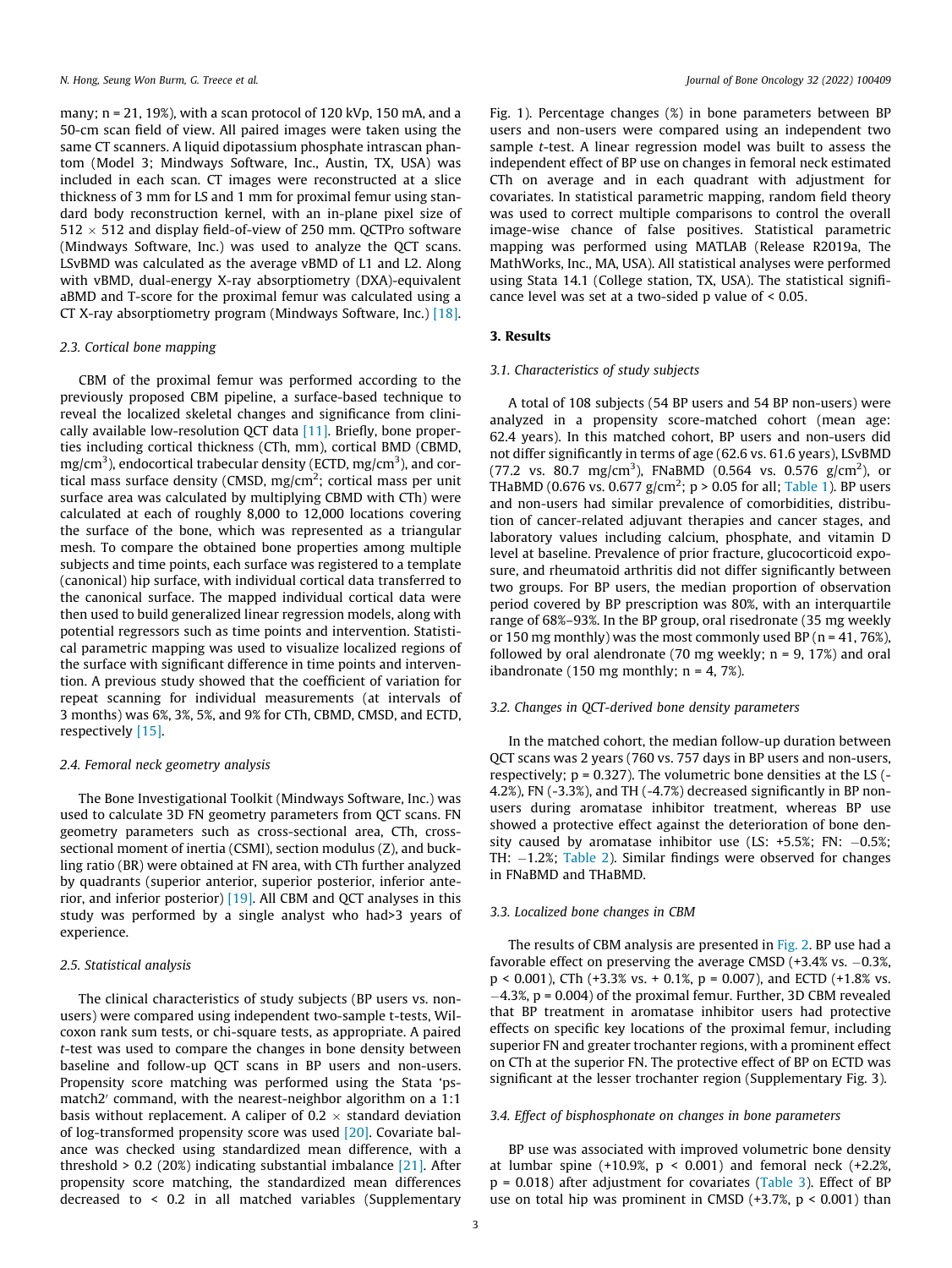#### <span id="page-3-0"></span>Table 1

Characteristics of study subjects.

|                                                  | Bisphosphonate<br>users | Bisphosphonate<br>non-users | P<br>value |
|--------------------------------------------------|-------------------------|-----------------------------|------------|
|                                                  | $(N = 54)$              | $(N = 54)$                  |            |
| Age, year                                        | $62.6 \pm 6.9$          | $61.6 \pm 8.1$              | 0.516      |
| Body mass index, $\text{kg/m}^2$                 | $24.6 \pm 3.0$          | $24.9 \pm 3.3$              | 0.526      |
| Diabetes mellitus                                | 12(22)                  | 12(22)                      | 0.999      |
| Hypertension                                     | 11(20)                  | 17(31)                      | 0.188      |
| Adjuvant chemotherapy                            | 31(57)                  | 30(55)                      | 0.846      |
| Adjuvant radiotherapy                            | 35(65)                  | 35(65)                      | 0.999      |
| Pathologic stage 2-3                             | 22(41)                  | 22(41)                      | 0.999      |
| Estimated glomerular                             | $89 \pm 15$             | $88 \pm 18$                 | 0.783      |
| filtration rate (ml/min/<br>$1.73 \text{ m}^2$ ) |                         |                             |            |
| Serum calcium, mg/dL                             | $9.1 \pm 0.5$           | $9.1 \pm 0.5$               | 0.999      |
| Inorganic phosphorus, mg/dL                      | $3.9 \pm 0.6$           | $3.9 \pm 0.7$               | 0.708      |
| 25-hydroxyvitamin D, ng/mL                       | $19 \pm 9$              | $16 \pm 9$                  | 0.059      |
| Serum C-telopeptide, ng/mL                       | 0.694                   | 0.686                       | 0.954      |
|                                                  |                         |                             |            |
|                                                  | $[0.333$ to $0.941]$    | [0.401 to 0.927]            |            |
| Previous fracture, n(%)*                         | 2(3.7)                  | 0(0.0)                      | 0.153      |
| Glucocorticoid use, $n(\%)^{\dagger}$            | 5(9.3)                  | 6(11.1)                     | 0.750      |
| Rheumatoid arthritis, $n(\%)^{\ddagger}$         | 1(1.8)                  | 1(1.8)                      | 0.999      |
| LSvBMD, $mg/cm3$                                 | $77.2 \pm 18.4$         | $80.7 \pm 24.5$             | 0.390      |
| FNaBMD, $g/cm2$                                  | $0.564 \pm 0.070$       | $0.576 \pm 0.075$           | 0.401      |
| FNvBMD, $mg/cm3$                                 | $261 \pm 34$            | $265 \pm 33$                | 0.570      |
| THaBMD, $g/cm2$                                  | $0.676 \pm 0.091$       | $0.677 \pm 0.091$           | 0.934      |
| THvBMD, $mg/cm3$                                 | $248 \pm 38$            | $249 \pm 30$                | 0.913      |
| QCT follow-up duration, days                     | 760 [732-1115]          | 757 [720-1095]              | 0.327      |
| Proportion of days covered, %                    | 80 [68-93]              | N/A                         | N/A        |
|                                                  |                         |                             |            |

Abbreviations: LS, lumbar spine; FN, femoral neck; TH, total hip; vBMD, volumetric bone mineral density; aBMD, areal bone mineral density; N/A, not applicable; QCT, quantitative computed tomography. Proportion of days covered: percentage of duration between baseline and follow-up QCT by bisphosphonate prescription records (drug persistence). To report p value, two-sample independent  $t$ -test, Wilcoxon rank-sum test, and chi-square test were used as appropriate.

\*Presence of diagnosis codes for any major osteoporotic fracture including spine, wrist, hip, and upper arm.

 $\rm ^7$ Any exposure to glucocorticoid during one year prior to baseline QCT date. Presence of Diagnosis codes for rheumatoid arthritis

 $vBMD$  (+1.5%,  $p = 0.120$ ). In FN geometry quadrant analysis, BP use protected against the deterioration in average FN CTh (-1.4% vs.  $-6.1\%$ ) in all quadrants (superior anterior:  $-7.9\%$  vs.  $-20.7\%$ ; inferior anterior:  $-1.7\%$  vs.  $-5.9\%$ ; and inferior posterior:  $+2.6\%$  vs.  $-0.6\%$ ; p < 0.05 for all) except the superior posterior quadrant (-10.4% vs.  $-18.4$ %, p = 0.188; [Fig. 3\)](#page-5-0). BP use showed favorable effects on changes in CSMI (+4.4% vs.  $-0.7$ %, p = 0.001), Z (+1.1% vs.  $-1.7$ %,  $p = 0.013$ ), and BR (+1.3% vs. + 7.5%,  $p < 0.001$ ) of the FN during aromatase inhibitor use. The effect of BP use on average CTh at FN

#### Table 2

Changes in QCT-derived bone density during aromatase inhibitor use.

(+4.7% point difference between BP users and non-users, 95% confidence interval:  $+2.2$  to 7.1,  $p < 0.001$ ) and the quadrants remained independent after adjustment for age, baseline FN vBMD, and ctelopeptide level ([Table 3\)](#page-4-0).

## 4. Discussion

Our study demonstrates that BP use in postmenopausal women with early breast cancer who were receiving aromatase inhibitor treatment could prevent cortical bone loss at key locations of the proximal femur. BP users had beneficial effects in preserving LSvBMD, THaBMD, and CBM parameters such as CMSD, CTh, and ECTD at the proximal femur when compared to age- and baseline BMD-matched non-users. The protective effect of BP against cortical bone deficit observed in AIBL was most prominent at the superior part of FN and the greater trochanteric region, showing substantial heterogeneity. The association of BP use with volumetric BMD gain at the femoral neck and lumbar spine remained robust after adjustment for age, baseline FNvBMD, and ctelopeptide level.

Several studies have shown favorable effects of BP use on postmenopausal women with early breast cancer on aromatase inhibitor treatment. Patients with AIBL treated with oral risedronate showed BMD changes of  $+ 2.3\%$  at LS and  $+ 0.6\%$  at TH, whereas the placebo group showed  $-1.7\%$  and  $-2.7\%$  decreases at 24 months after active treatment [\[22\].](#page-6-0) Another study with oral risedronate use in postmenopausal women who were receiving anastrozole treatment showed  $a + 1.1\%$  gain in BMD at LS and 0.7% loss in BMD at TH after 36 months of follow-up, while those given placebo showed a  $-2.6\%$  and  $-3.5\%$  loss in BMD at LS and TH, respectively [\[23\].](#page-6-0) In line with previous findings, we observed clear net gain in QCT-derived lumbar spine and femoral neck vBMD up to + 7% by BP use during median two-year follow-up. Furthermore, we investigated geospatial heterogeneity of BP effects on longitudinal changes in cortical parameters at the proximal femur. To our knowledge, our study is the first to use QCT and 3D CBM techniques to assess the positive impact of BP in patients with AIBL, which could support the recent guidelines on BP treatment in postmenopausal women with AIBL [\[24\]](#page-6-0).

Using the CBM technique, we were able to find substantial geospatial heterogeneity in cortical bone changes by BP use in AIBL. Protective effect of BP against cortical bone deficit in AIBL was noted particularly at the superior femoral neck region. Several studies showed that cortical vBMD loss and cortical bone thinning of proximal femur measured by QCT were important predictors of hip fracture independent of DXA-derived aBMD.[\[25,26\]](#page-6-0) Of note, in

|                                    |                   | Bisphosphonate users $(N = 54)$ |                    |             |                   | Bisphosphonate non-users ( $N = 54$ ) |                    |             |                                                  |
|------------------------------------|-------------------|---------------------------------|--------------------|-------------|-------------------|---------------------------------------|--------------------|-------------|--------------------------------------------------|
|                                    | Baseline          | Follow-up                       | Difference         | P<br>value* | Baseline          | Follow-up                             | Difference         | P<br>value* | P for differences between<br>groups <sup>†</sup> |
| LS $vBMD$ , mg/<br>cm <sup>3</sup> | $77.2 \pm 18.4$   | $81.5 \pm 17.8$                 | $+4.3 \pm 11.3$    | 0.006       | $80.7 \pm 24.5$   | $77.4 \pm 24.9$                       | $-3.3 \pm 9.7$     | 0.015       | < 0.001                                          |
| $FN$ aBMD, $g/$<br>$\text{cm}^2$   | $0.564 \pm 0.070$ | $0.570 \pm 0.070$               | $+0.006\pm 0.031$  | 0.157       | $0.576 \pm 0.075$ | $0.557 \pm 0.071$                     | $-0.016 \pm 0.032$ | < 0.001     | < 0.001                                          |
| FN T-score                         | $-2.4 \pm 0.6$    | $-2.4 \pm 0.6$                  | $+0.0 \pm 0.2$     | 0.180       | $-2.4 \pm 0.6$    | $-2.5 \pm 0.6$                        | $-0.1 \pm 0.2$     | < 0.001     | < 0.001                                          |
| FN vBMD, mg/<br>$\rm cm^3$         | $261 \pm 34$      | $259 \pm 35$                    | $-2 \pm 12$        | 0.145       | $265 \pm 33$      | $256 \pm 32$                          | $-9 \pm 13$        | < 0.001     | 0.013                                            |
| TH aBMD, g/<br>$\rm cm^2$          | $0.676 \pm 0.091$ | $0.673 \pm 0.091$               | $-0.003 \pm 0.032$ | 0.510       | $0.677 \pm 0.091$ | $0.659 \pm 0.086$                     | $-0.018 \pm 0.038$ | < 0.001     | 0.024                                            |
| TH T-score                         | $-2.2 \pm 0.7$    | $-2.2 \pm 0.7$                  | $-0.0 \pm 0.3$     | 0.515       | $-2.2 \pm 0.7$    | $-2.3 \pm 0.7$                        | $-0.1 \pm 0.3$     | < 0.001     | 0.024                                            |
| TH vBMD, mg/<br>$\text{cm}^3$      | $248 \pm 38$      | $245 \pm 36$                    | $-3 \pm 12$        | 0.040       | $249 \pm 30$      | $242 \pm 28$                          | $-7 \pm 13$        | < 0.001     | 0.126                                            |

Abbreviations: LS, lumbar spine; FN, femoral neck; TH, total hip; vBMD, volumetric bone mineral density; aBMD, areal bone mineral density. \*Two sample paired t-test. y Two sample independent t-test.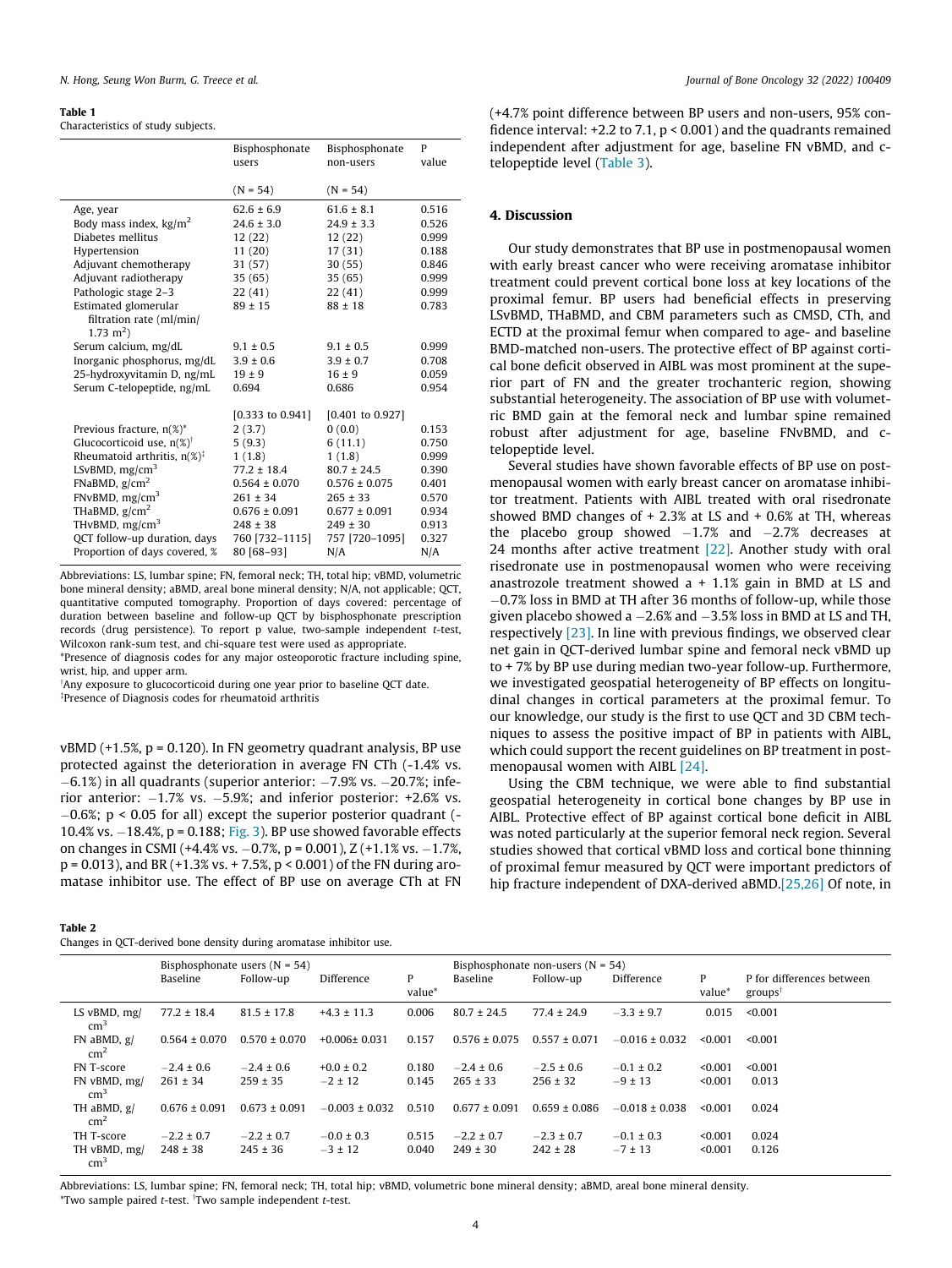<span id="page-4-0"></span>

Fig. 2. 3D Cortical mapping of absolute difference in changes of cortical mass surface density (CMSD) and cortical thickness (CTh) in BP users vs. non-users during median 2 years in patients with early breast cancer on aromatase inhibitor treatment. Colored areas indicate key locations with significant difference in CMSD and CTh changes between BP users and non-users. BP use had a favorable effect on CMSD at the superior femoral neck and greater trochanter, with prominent changes in CTh at the superior femoral neck.

#### Table 3

Effect of bisphosphonate use on bone mineral density and cortical bone parameters in aromatase inhibitor users.

| Sites                                                     | Adjusted beta coefficient (95% CI)<br>(bisphosphonate user vs. non-user)* | P value |
|-----------------------------------------------------------|---------------------------------------------------------------------------|---------|
|                                                           |                                                                           |         |
| Percent change (%)                                        |                                                                           |         |
| Lumbar spine vBMD                                         | $+10.9$ (+5.1 to + 16.8)                                                  | < 0.001 |
| Total hip CMSD                                            | $+3.7$ ( $+1.8$ to $+5.7$ )                                               | < 0.001 |
|                                                           |                                                                           |         |
| Total hip vBMD                                            | $+1.5$ (-0.4 to $+3.3$ )                                                  | 0.120   |
| Femoral neck vBMD                                         | $+2.2$ (+0.4 to + 4.1)                                                    | 0.018   |
| Femoral neck estimated<br>cortical thickness<br>(average) | $+4.7$ ( $+2.2$ to $+7.1$ )                                               | < 0.001 |
| Ouadrants                                                 |                                                                           |         |
| Superior anterior, %                                      | $+12.8$ (+3.1 to + 22.4)                                                  | 0.010   |
| Inferior anterior, %                                      | $+4.1$ (+0.1 to + 8.2)                                                    | 0.047   |
| Inferior posterior, %                                     | $+3.1$ ( $+0.4$ to $+5.9$ )                                               | 0.025   |
| Superior posterior, %                                     | $+8.0$ (-4.1 to $+20.1$ )                                                 | 0.193   |

\*Adjusted for age, baseline femoral neck volumetric bone mineral density, and ctelopeptide level in multivariable linear regression models. Median follow-up duration was 757 days (interquartile range: 727–1109 days).Abbreviations: CMSD, cortical mass surface density.

a prior QCT-based study, older women had relatively preserved inferior femoral neck cortical bone across seven decades, whereas superior quadrants were most affected by cortical thinning and BMD loss during aging. [\[8\]](#page-6-0) In line with this finding, in a prospective cohort of community-dwelling men and women, CTh at superior femoral neck best discriminated the risk of hip fracture independent of femoral neck aBMD among QCT-derived cortical parameters.[\[27\]](#page-6-0) These findings suggest that cortical bone deficit, particularly at superior femoral neck, might be an important determinant of the resistance to hip fracture.

In a study conducted by Cheung et al., AIBL was associated with more dramatic changes in the cortical compartment than in the trabecular compartment in peripheral QCT scans of distal tibia and radius [\[28\]](#page-6-0). While the group treated with exemestane showed up to an eight-fold rapid decline in both CTh and area when compared to the placebo group, there was little difference in trabecular thickness or number between the two groups [\[28\].](#page-6-0) The authors argued that the effects of aromatase inhibitors on bone strength could not have been fully captured by central bone DXA testing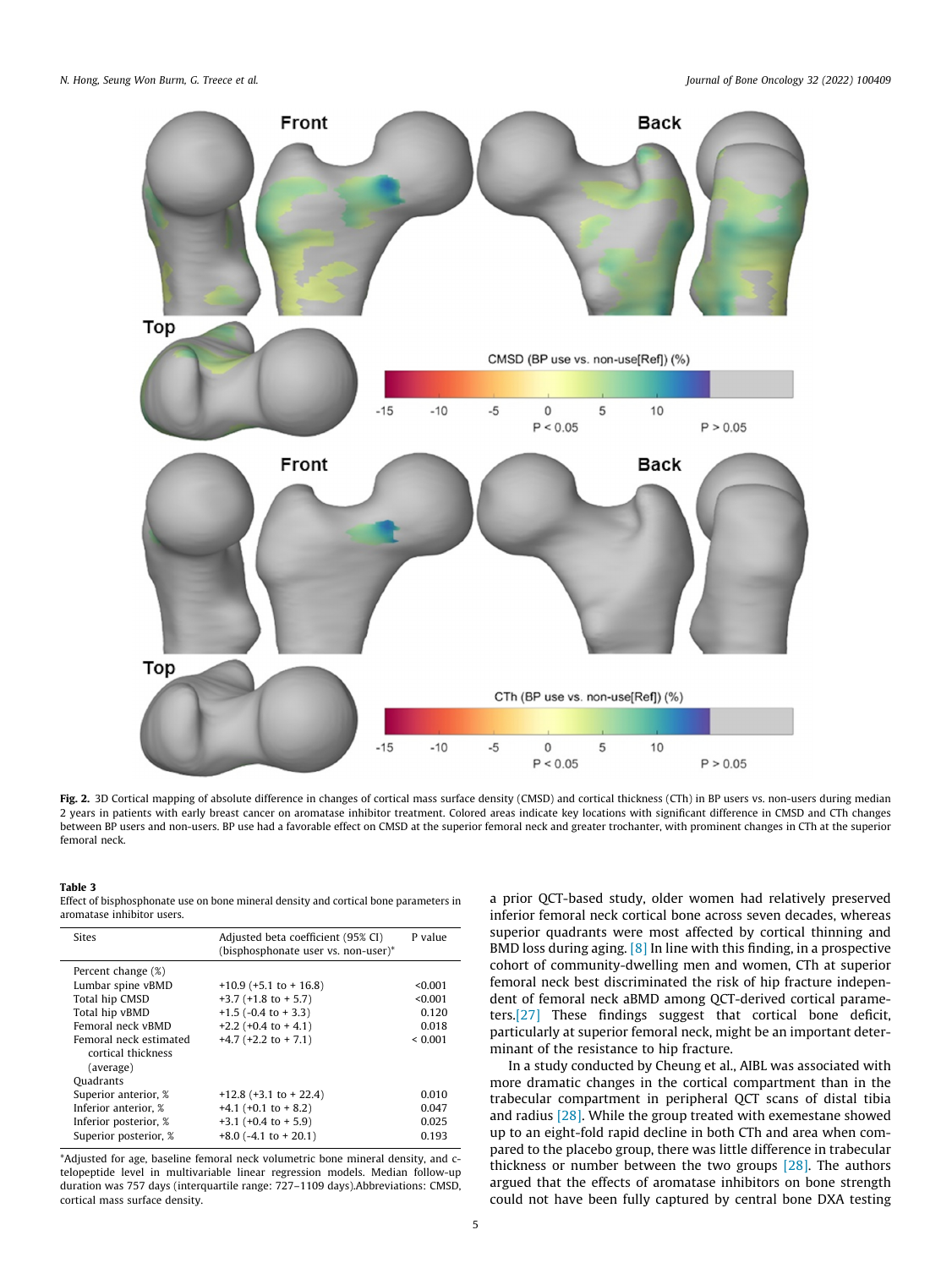<span id="page-5-0"></span>

Fig. 3. Quadrant analysis of femoral neck cortex. BP users had a favorable profile in changes of cortical thickness and bone geometry parameters at the femoral neck. Abbreviations: CSA, cross-sectional area; FN, femoral neck; CTh, cortical thickness; SA, superior anterior; IA, inferior anterior; IP, inferior posterior; SP, superior posterior; CSMI, cross-sectional moment of inertia; Z, section modulus; BR, buckling ratio; BP, bisphosphonates.

[\[29\]](#page-6-0). In this study, we observed marked protection of cortical bone, particularly at superior femoral neck. It is conceivable that favorable effect of BP on cortical compartment of superior femoral neck observed in this study may confer additional fracture risk reduction in AIBL compared to the risk reduction predicted by changes in DXA aBMD; however, this needs to be validated in further studies.

Although our study primarily focused on changes in cortical bone, it should be noted that BP users showed clear gain in lumbar spine vBMD in patients with AIBL. Our finding supports previous studies that showed the robust improvement in DXA aBMD at lumbar spine. [\[23,30\]](#page-6-0)

Our study has several limitations. Because this is a nonrandomized observational study based on retrospective medical record review, BP users and non-users may have systemic differences, although we tried to match key baseline characteristics of the two groups as much as possible, with additional statistical adjustment in multivariable models. After propensity matching, the distribution of LSvBMD of BP users and non-users (77.2 vs. 80.7 mg/cm3) approximated to the reimbursement threshold of the health insurance review and assessment system of South Korea (<80 mg/cm<sup>3</sup>), which indicated that clinical decision for initiating BP treatment was largely affected by health insurance reimbursement policy. In addition, clinicians' tendency to start bisphosphonate at earlier stage and fear of patients for the chronic complications of bisphosphonate could have affected the individual decisions to start bisphosphonate. The median 2-year followup duration might not be long enough to evaluate meaningful changes in bone structure. However, our study showed similar changes in BMD when compared to previous key randomized clinical trials with 24-month follow-up on BP treatment in postmenopausal women with early breast cancer [\[22,31\].](#page-6-0) Subgroup analyses based on the types of BPs were not possible due to limited sample size. Further studies on the effects of other antiresorptives, such as intravenous BP or denosumab, on cortical deficit in AIBL are needed. Although we used QCT scans reconstructed to 1-mm slice thickness to evaluate the cortical parameters of proximal femur, the resolution of clinical QCT data may not be sufficient to analyze intracortical remodeling and cortical porosity or to avoid the partial volume effect entirely [\[32\].](#page-6-0) However, the 3D CBM pipeline allowed us to perform a reliable, reproducible

analysis of spatial heterogeneity in cortical parameters using clinical QCT [\[10-12\].](#page-6-0)

In conclusion, BP use prevented cortical bone loss at key locations of the proximal femur in AIBL. BP use increased CMSD by up to 15% at key locations of the hip, such as the superior part of FN and greater trochanter. BP use prevented the thinning of average estimated CTh of FN, particularly at the superior anterior quadrant. Improvements in key locations of cortical femoral bone could support the effect of BP treatment in lowering the risk of hip fracture, which merits further investigation.

## CRediT authorship contribution statement

Namki Hong: Conceptualization, Methodology, Data curation, Formal analysis, Investigation, Writing – original draft, Funding acquisition. Seung Won Burm: Data curation, Formal analysis, Investigation. Graham Treece: Methodology, Software, Writing – review & editing, Visualization, Validation. Jee Ye Kim: Writing review & editing, Resources, Data curation. Min Hwan Kim: Writing – review & editing, Resources, Data curation. Seunghyun Lee: Writing – review & editing, Resources. Sungjae Shin: Writing – review & editing, Resources. Yumie Rhee: Resources, Supervision, Writing – review & editing, Project administration, Funding acquisition.

#### Declaration of Competing Interest

The authors declare that they have no known competing financial interests or personal relationships that could have appeared to influence the work reported in this paper.

#### Acknowledgement

We thank Keenan Brown (Mindways Software, Inc., TX, USA) for his insightful discussion and technical support.

#### Data availability

The data analyzed in this study are available upon reasonable request to the corresponding author (YR).

## Funding

This work was supported by the Korea Medical Device Development Fund grant funded by the Korea government (the Ministry of Science and ICT, the Ministry of Trade, Industry and Energy, the Ministry of Health & Welfare, the Ministry of Food and Drug Safety, the National Research Foundation of Korea) (Project Number:1711139101, KMDF\_PR\_20210527\_0003), the faculty research grant of Yonsei University College of Medicine, Seoul, Korea (6- 2019-0102), and Korean Endocrine Society for New Faculty Convergence Research Award 2019. The funding sources or sponsors had no involvement throughout the study.

#### Ethical approval

This study was approved by the institutional review board of Severance Hospital, Seoul, Korea (IRB no. 4-2018-0635), with the requirement for informed consent waived due to the fact that medical records were reviewed in this study. All procedures performed in this study involving human participants were in accordance with the ethical standards of the institutional research committee and the 1964 Declaration of Helsinki and its later amendments.